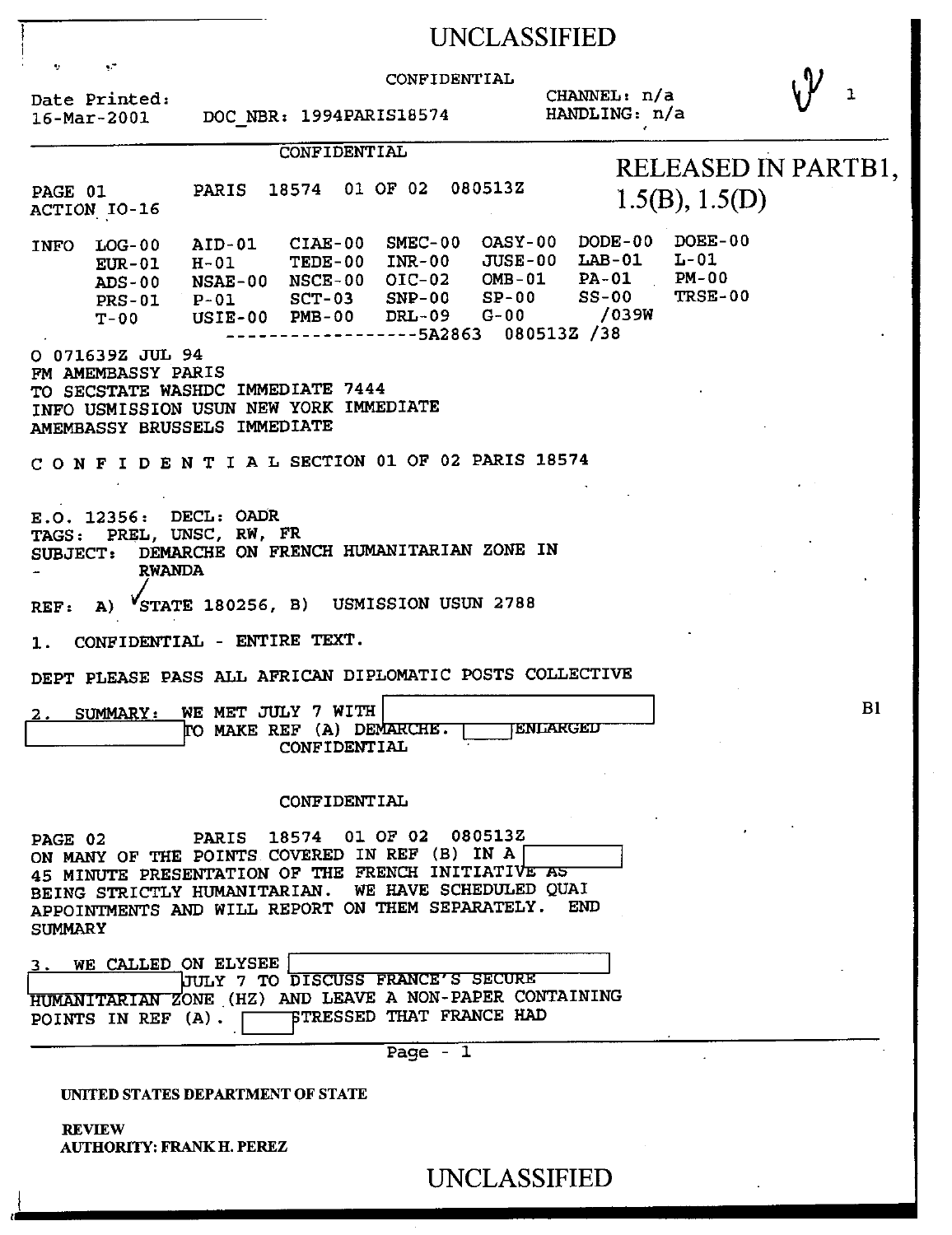## UNCLASSIFIED

CONFIDENTIAL

Date Printed: 16-Mar-2001 DOC\_NBR: 1994PARIS18574 HANDLING: n/a

CHANNEL: n/a

PROPOSED THE HZ BECAUSE CONTINUING COMBAT IN RWANDA IS CAUSING HUNDREDS OF THOUSANDS OF REFUGEES TO FLEE THEIR HOMES. THE GOF FEARED THAT THIS FLIGHT TOWARD BURUNDI AND ZAIRE WOULD DESTABILIZE THE TWO AREAS AND MIGHT TRIGGER ETHNIC FIGHTING IN EACH.

4.. WHEN THE FRENCH MILITARY OPERATED OUT OF GOMA AND BUKAVU IN. ZAIRE BY SENDING MISSIONS INTO RWANDA, IT HAD TENS OF THOUSANDS OF TUTSIS UNDER ITS PROTECTION BUT WAS AWARE THAT HUTU MILITIAS CONTINUED THEIR MASSACRES IN THE COUNTRYSIDE. IT CONCLUDED THAT THE ONLY POSSIBLE WAY TO RESOLVE THE PROBLEM WAS TO CREATE A SAFE HAVEN AND INFORMED BUTROS GHALI, WHO AGREED. BOUTROS SUBSEQUENTLY INFORMED THE SECURITY COUNCIL WHICH MADE NO OBJECTION. FRANCE THEREFORE OPERATES THE HZ, HE SAID, IN STRICT CONFORMITY WITH RESOLUTIONS 925 AND 929.

5. THE HZ, ACCORDING TO HAS BEEN ESTABLISHED SOUTH OF KIBUYE AND WEST OF THE ROAD TO BUJUMBURA, WHICH IS CONTROLLED BY THE RPF. GISENYI, CAPITAL OF CONFIDENTIAL

#### CONFIDENTIAL

PAGE 03 PARIS 18574 01 OF 02 080513Z THE INTERIM GOVERNMENT, AND THE NORTHWEST AREA WHERE MOST OF THE FAR IS BASED WERE EXCLUDED FROM THE HZ. UNDER ITS RULES OF OPERATION, FRANCE PROTECTS THE CIVILIAN POPULATION, PREVENTS ANY VIOLENCE, FEEDS REFUGEES AND PROVIDES MEDICAL CARE, ETC. IT DOES NOT ADMINISTER THE TERRITORY, WHICH IT CONSIDERS TO BE THE RESPONSIBILITY OF LOCAL RWANDAN AUTHORITIES. THE FRENCH ARE COMMITTED TO PREVENTING INCURSIONS BY ANY ARMED GROUPS FROM THE OUTSIDE -- RPF, FAR, OR MILITIA. THEY WILL NOT LET THE MILITIAS OPERATE WITHIN THE.HZ, NOR WILL THEY PERMIT THE FAR TO REGROUP OR STAGE ATTACKS FROM THE AREA. <sup>I</sup>

FRENCH FORCES HAVE ACTED AGAINST MILITIA GROUPS WHEN THE LATTER TRIED TO OPERATE AGAINST CIVILIANS IN THE PROTECTED AREA.

6.

AND SAW ITS MANDATE ENDING BY THE END OF JULY AT THE LATEST, ALTHOUGH HE SAID THE GOF WOULD NOT QUIBBLE OVER A WEEK OR TWO, IF UNAMIR WAS DELAYED. HE

Page  $-2$ 

B1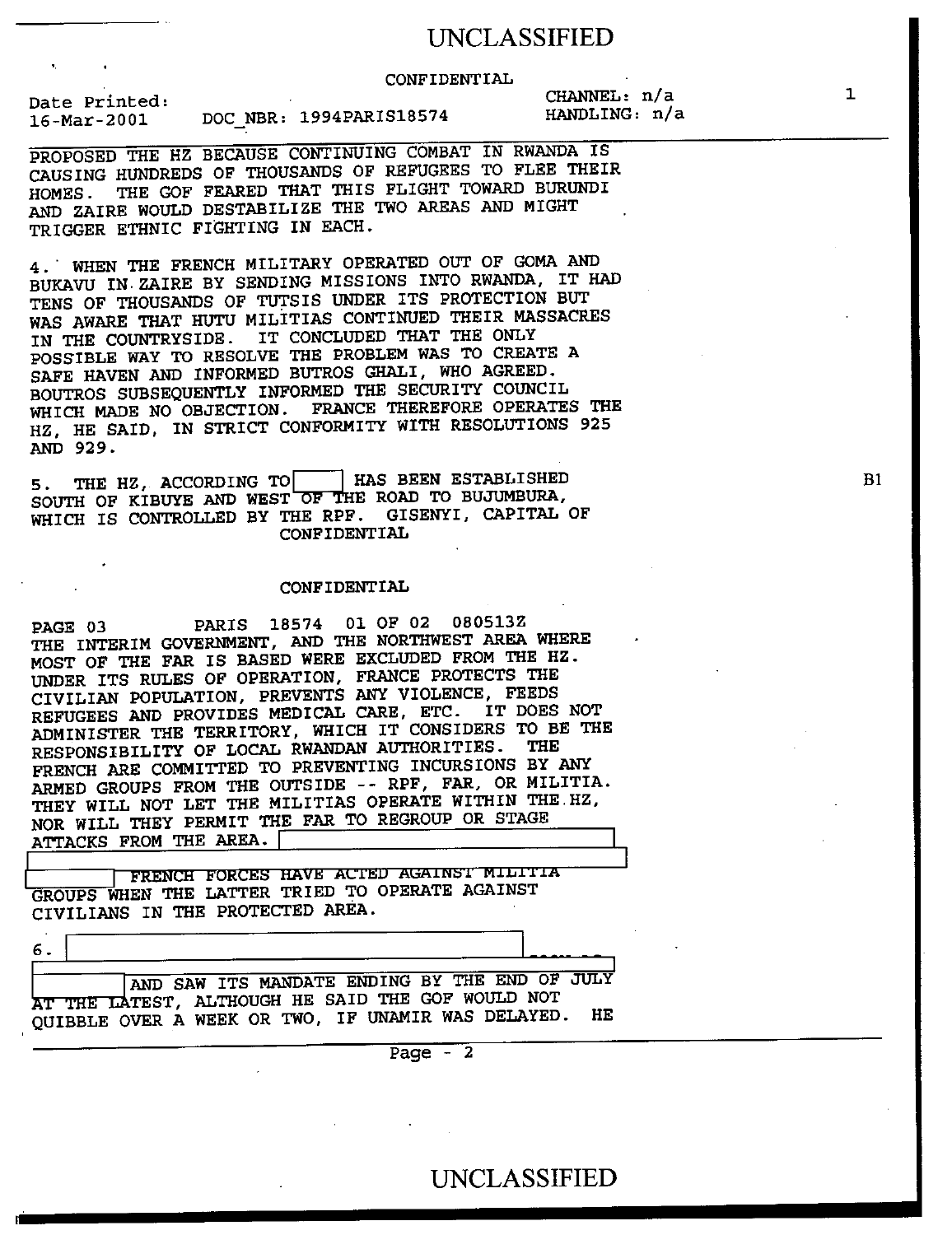## UNCLASSIFIED

#### CONFIDENTIAL

Date Printed: 16-Mar-2001 DOC\_NBR: 1994PARIS18574 CHANNEL: n/a HANDLING: n/a

ADDED THAT HIS GOVERNMENT REPEATEDLY HAD CALLED FOR THE U.N. SPECIAL ENVOY, THE SECURITY COUNCIL'S COMMISSION OF INQUIRY, AND THE HUMAN RIGHTS COMMISSION'S SPECIAL<br>PARPOPTEUR TO RAPPORTEUR TO ACTION. FRANCE HAS INVITED ALL OF THEM TO COME INTO THE HZ AS SOON AS POSSIBLE AND WILL FACILITATE THEIR WORK. STRESSED AGAIN THAT FRANCE SAW ITS ROLE ONLY AS HUMANITARIAN, AND THAT IT WOULD WITHDRAW AS QUICKLY AS OTHER ELEMENTS COULD ARRIVE TO REPLACE FRENCH CONFIDENTIAL

#### CONFIDENTIAL

PAGE 04 PARIS 18574 01 OF 02 080513Z FORCES. HE ASKED THAT THE U.S. AND OTHERS TRY TO SPEED UP THE ARRIVAL OF UNAMIR TO FACILITATE EARLY FRENCH WITHDRAWAL.

7. | | | OBSERVED THAT THE HZ IS A HUMAN CATASTROPHE IN<br>THE MAKING. FRANCE SO FAR HAS BEEN ALONE. IT HAS FRANCE SO FAR HAS BEEN ALONE. DISTRIBUTED 400 TONS OF FOOD AND SET UP A MAJOR HOSPITAL NEAR CYANGUGU, BUT IT IS BEING OVERWHELMED BY THE "MILLION" REFUGEES WHO HAVE ARRIVED OR ARE

#### CONFIDENTIAL

*NNNN* 

#### CONFIDENTIAL

| <b>PAGE 01</b> | ACTION IO-16                                           | <b>PARIS</b>                                             | 18574                                                          | 02 OF 02                                                  | 0805132                                                   |                                                       |                                         |
|----------------|--------------------------------------------------------|----------------------------------------------------------|----------------------------------------------------------------|-----------------------------------------------------------|-----------------------------------------------------------|-------------------------------------------------------|-----------------------------------------|
| <b>INFO</b>    | $LOG-0.0$<br>$E$ UR-01<br>$ADS-00$<br>$PRS-01$<br>T-00 | AID-01<br>$H - 01$<br>$NSAE-00$<br>$P - 01$<br>$USIE-00$ | $CIAE-00$<br>TEDE-00<br><b>NSCE-00</b><br>$SCT-03$<br>$PMB-00$ | $SMEC-00$<br>$INR-00$<br>$OIC-02$<br>$SNP-00$<br>$DRL-09$ | $OASY-00$<br>$JUSE-00$<br>$OMB-01$<br>$SP-00$<br>$G - 00$ | $DODE-0.0$<br>$LAB-01$<br>$PA-01$<br>$SS-00$<br>/039W | $DOEE-00$<br>L-01<br>$PM-00$<br>TRSE-00 |

Page  $-3$ 

1

**B1**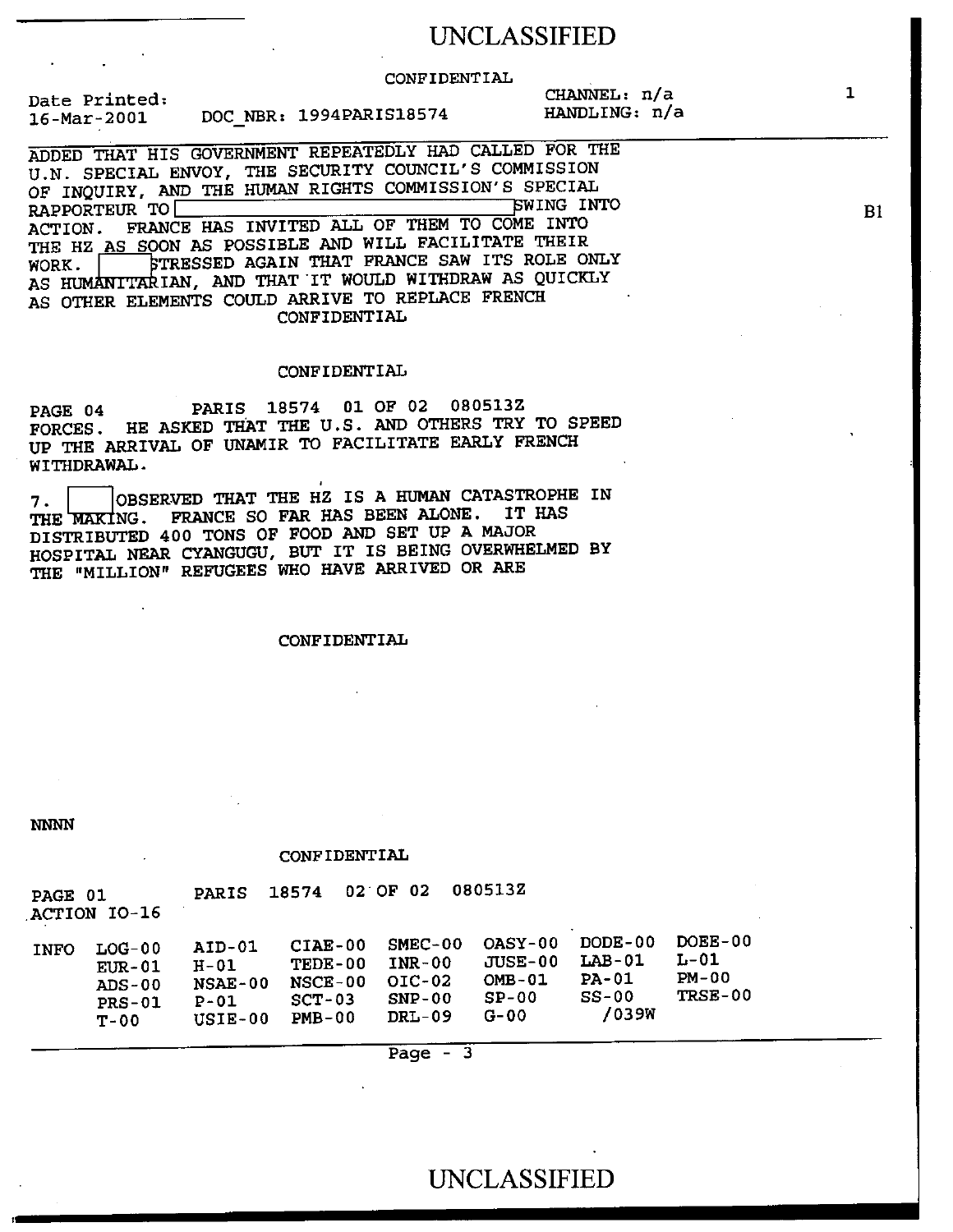### UNCLASSIFIED

CONFIDENTIAL

Date Printed: 16-Mar-2001 DOC NBR: 1994PARIS18574 CHANNEL: n/a<br>HANDLING: n/a

ARRIVE QUICKLY

5A286A 080514Z /38

0 071639Z JUL 94 FM AMEMBASSY PARIS TO SECSTATE WASHDC IMMEDIATE 7445 INFO USMISSION USUN NEW YORK IMMEDIATE AMEMBASSY BRUSSELS IMMEDIATE

C ONFIDENTIALSECTION 02 OF 02 PARIS 18574

 $E.O. 12356: DECL: OADR \$ TAGS: PREL, UNSC, RW, FR SUBJECT: DEMARCHE ON FRENCH HUMANITARIAN ZONE IN. RWANDA

UNDERWAY. THE WFP AND OTHER INTERNATIONAL AID ORGANIZATIONS MUST ARRIVE QUICKLY.

8. THE GOF, ACCORDING TO **HAS BEEN IN CONSTANT** CONFIDENTIAL

#### CONFIDENTIAL

PAGE 02 PARIS 18574 02 OF 02 080513Z CONTACT WITH KAGAME IN KAMPALA AND KIGALI. IT ALSO MET JULY 6 WITH DALLAIRE AND HAS BEEN KEEPING IN CLOSE TOUCH WITH MUSEVENI. HE CLAIMS THAT FRANCE HAS TOLD ALL OF THEM THAT IT HOPES UNAMIR TROOPS CAN ARRIVE EARLIER THAN NOW SCHEDULED AND GUARANTEED THAT IT WILL MOVE OUT WHEN THEY DO. HE SAYS THE HZ IS NOT A "CLOSED" ZONE, BUT IS COMPLETELY OPEN.

WITH REGARD TO RADIO MILLES COLLINES BROADCASTS, SAYS FRANCE PROTESTED AND THERE WAS IMPROVEMENT FOR A FEW DAYS. UNFORTUNATELY, THE TONE HAS WORSENED AGAIN. THE MAIN TRANSMITTER IS IN GISENYI (OUTSIDE THE . HZ), AND THERE NOW APPEAR TO HAVE BEEN SEVERAL SPIN-OFF SMALL TRANSMITTERS OUTSIDE THE HZ. FRANCE IS UPSET BY THE BROADCASTS AND WILL PROTEST AGAIN.

ti<br>İ

Page - 4

B1